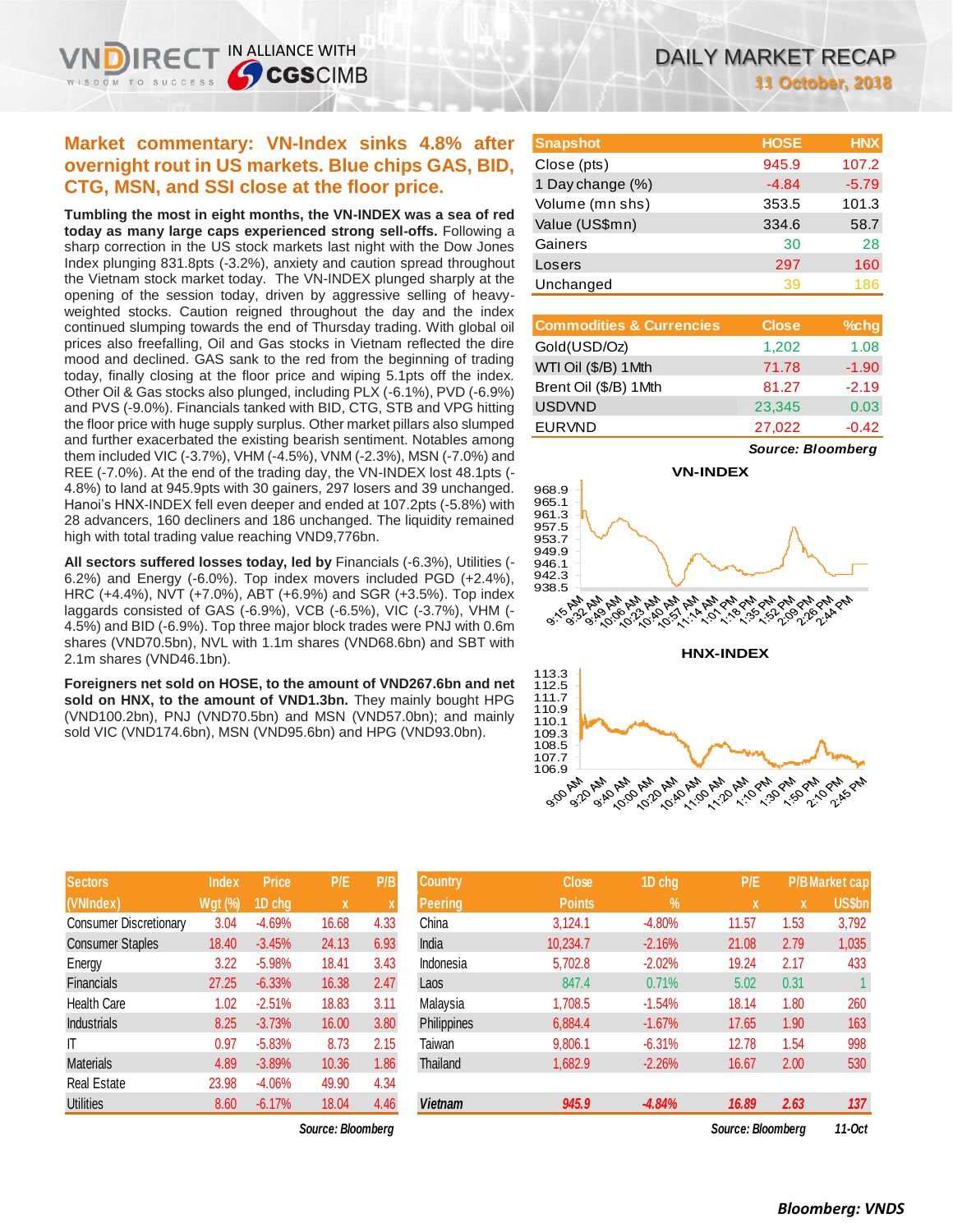### **Market News**

**Oil headed for the biggest two-day drop since July, with fuels from diesel to gasoline also declining as fears over a worsening trade war rattled markets across the board.** Futures dropped as much as 1.8% in New York, after sliding 2.4% Wednesday. As trade tensions between the U.S. and China escalate, investors are shunning risk assets from equities to oil on fears over slowing growth. The S&P 500 Index slumped the most since February while the Nasdaq 100 Index had its worst day in seven years. Meanwhile, Hurricane Michael became the strongest storm to hit the U.S. mainland since 1992 as it made landfall in Florida, slashing fuel demand in the Southeast. "It's a typical spillover effect and oil's been hit by the widespread sell-off in risk assets as the intensifying trade row stokes concerns over sluggish global demand," Will Yun, a commodities analyst at Hyundai Futures Corp., said by phone. "If it were not for the trade dispute, the oil market probably would have kept its momentum on lingering supply risks." *(Bloomberg)*

**Fuel prices set to put pressure on inflation.** Increases in environmental protection taxes on petroleum from the beginning of next year will weigh heavily on inflation, especially as fuel prices rise worldwide, according to the Vietnam Institute For Economic and Policy Research (VEPR). Nguyen Duc Thanh, VEPR's director said at the launch of the report about the Vietnamese macro-economy in Hanoi yesterday that inflation in 2019 would exceed the 4% target set in recent years. "The Government should have strong measures to control inflation next year," Thanh said. With environmental protection taxes on petroleum to be raised from VND3,000 to VND4,000 per litre from next year, VEPR estimated this increase might push up inflation by 1.6% points within 12 months. "The pressure on inflation next year requires the State Bank of Vietnam to be cautious with money supply and credit policies," Thanh added. Previously, the National Assembly Finance and Budget Committee, however, estimated that tax hikes on petroleum would push up CPI in 2019 by 0.07- 0.09%. For inflation this year, Thanh said: "The Government's target of keeping inflation under 4% this year is within reach if there are no big fuel price shocks in the quarter." VEPR projected inflation to be at 4.25% in the last quarter of this year. Deputy Prime Minister Vuong Dinh Hue at a meeting of the Price Management Steering Committee at the end of September asked efforts to keep inflation at 3.7-3.95% in 2018, urging close watch on global price updates, especially oil prices and the impact of unpredictable weather. Hue also asked relevant ministries to plan for 2019 with the goal of controlling inflation at around 4%. The National Financial and Monetary Policy Advisory Council proposed that the inflation target should be set at around 4% in 2019 rather than below 4%. Thanh said economic growth will be impressive, adding that VEPR predicts it to be at 6.85% for 2018, far exceeding the National Assembly's target at 6.5-6.7%. "However, in the context of escalating trade war and rising protectionism, the Vietnamese economy might face uncertainty from shocks in the global markets," he said. The Fed's interest rate hikes would create pressure on the domestic currency and exchange rates, he said. While the use of foreign currency reserves to stabilise exchange rates was only short-term and might bring risks, given the slim reserves of Vietnam, Thanh said. "The US - China trade war is an opportunity for Vietnam to speed up reform and enhance resilience against global risks, including reducing the budget deficit, increasing trust surplus, improving the business climate and simplifying administrative procedures," Thanh said. *(Vietnamnews.vn)*

# **Company Flash Note**

### **PetroVietnam Transportation Corp (PVT) – Company Flash Note – ADD (Upside +68.0%)**

**PVT's 3QFY18 earnings weaker both qoq and yoy.** For 3QFY18, PVT announced preliminary revenue at VND1,825bn (+28% yoy and -13% qoq) and pretax profit at VND65bn (-53% yoy and - 77% qoq). These results are surprisingly weak, especially given the fact that PVT's transportation volume in 3QFY17 was abnormally low due to a 52-day maintenance shutdown of Binh Son Refinery Plant (BSR VN, Non Rated) which is PVT's main client for oil products transportation services.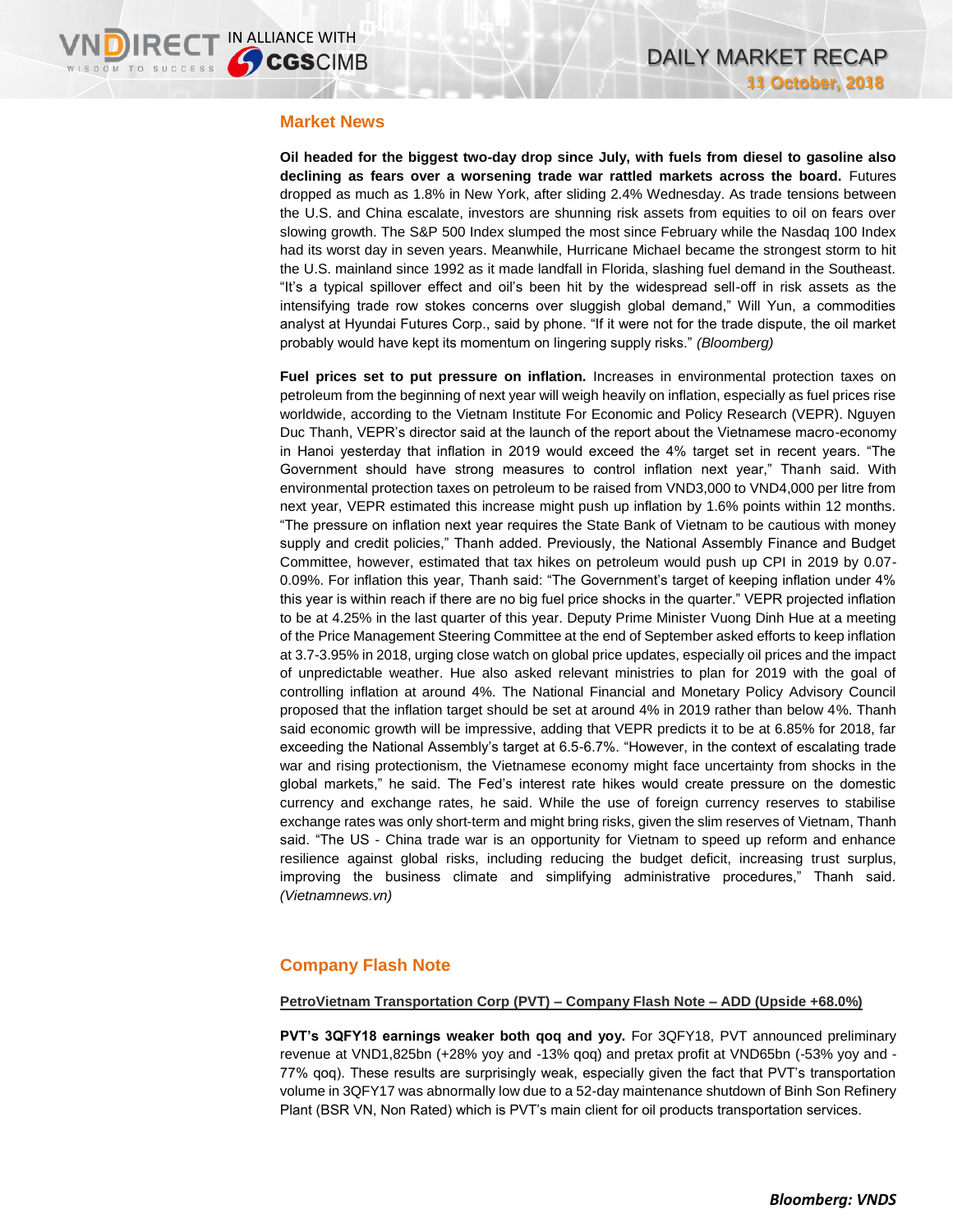We believe the key reasons for the weak 3QFY18 results are: (1) PVT Athena, one of PVT's three crude oil transportation vessels, underwent dry dock maintenance for ~40 days which interrupted the operations of PVT Athena and also incurred an expense of ~VND18bn in 3QFY18 and (2) gross profit margin of the coal transportation business likely fell from ~10% in 2QFY18 to ~3% in 3QFY18 due to intense competition from small-scale private transporters.

DAILY MARKET RECAP

**11 October, 2018**

**9MFY18 robust, thanks to strong 1HFY18 performance.** For 9MFY18, PVT said its preliminary consolidated revenue was VND5,700bn (+28% yoy) and pretax profit reached VND540bn (+47% yoy), 8% and 23% above its FY18 targets, respectively.

PVT's robust revenue and earnings growth in 9M18 was largely driven by a strong performance in 1HFY18. PVT was awarded a charter rate hike for FSO Dai Hung Queen (up from US\$46,000/day to US\$56,000/day) in 2QFY18.

However, we also note that PVT's 1HFY17 results were abnormally low due to the fact that two of PVT's three crude oil transportation vessels (PVT Mercury and PVT Hercules) halted operations for periodic maintenance in 2QFY17.

**Contribution from Nghi Son Refinery Plant is still insignificant.** Nghi Son Refinery Plant (NSRP, Unlisted) is still operating on a trial basis and contributed insignificant transportation volume to PVT in 3QFY18, in our view.

NSRP is expected to start commercial operations in Nov 2018 and PVT will transport ~20% of NSRP's output volume (~2.5m tonnes of oil products). NSRP will therefore only start contributing considerably to PVT's transportation volume from 2019.

**New contract in FPSO/FSO business segment.** In 3QFY18, PVT won a contract to provide operation and maintenance (O&M) services for FSO Sao Vang Dai Nguyet from 2QFY20. We expect this O&M contract to generate aggregate revenue of ~VND800bn over a 10-year period.

**Maintain Add.** Maintain Add and VND29,900 TP, based on a blended valuation of DCF and FY19F EV/EBITDA of 4.8x. Potential catalysts are: (1) NSRP to start contributing significantly to PVT's transportation volume from FY19 and (2) recovery of tanker market amid a surge in oil price. Key downside risk is higher competition from small-scale private transporters. We will revisit our forecasts once official 3QFY18 results are released.

*Read the full report: [HERE](https://static-02.vndirect.com.vn/uploads/prod/PVT_Update_20181011.pdf)*

### **Notable Corporate Events**

**Thanh Cong Textile Garment Investment Trading JSC (TCM VN) – preliminary results:** For 9M2018, TCM posted revenue of VND2,796.5bn (+14.2% yoy, achieving 88% of full-year target) and EAT of VND202.1bn (+18.8% yoy, fulfilling 107% of annual plan). *(Ndh.vn)*

*<to be continued>*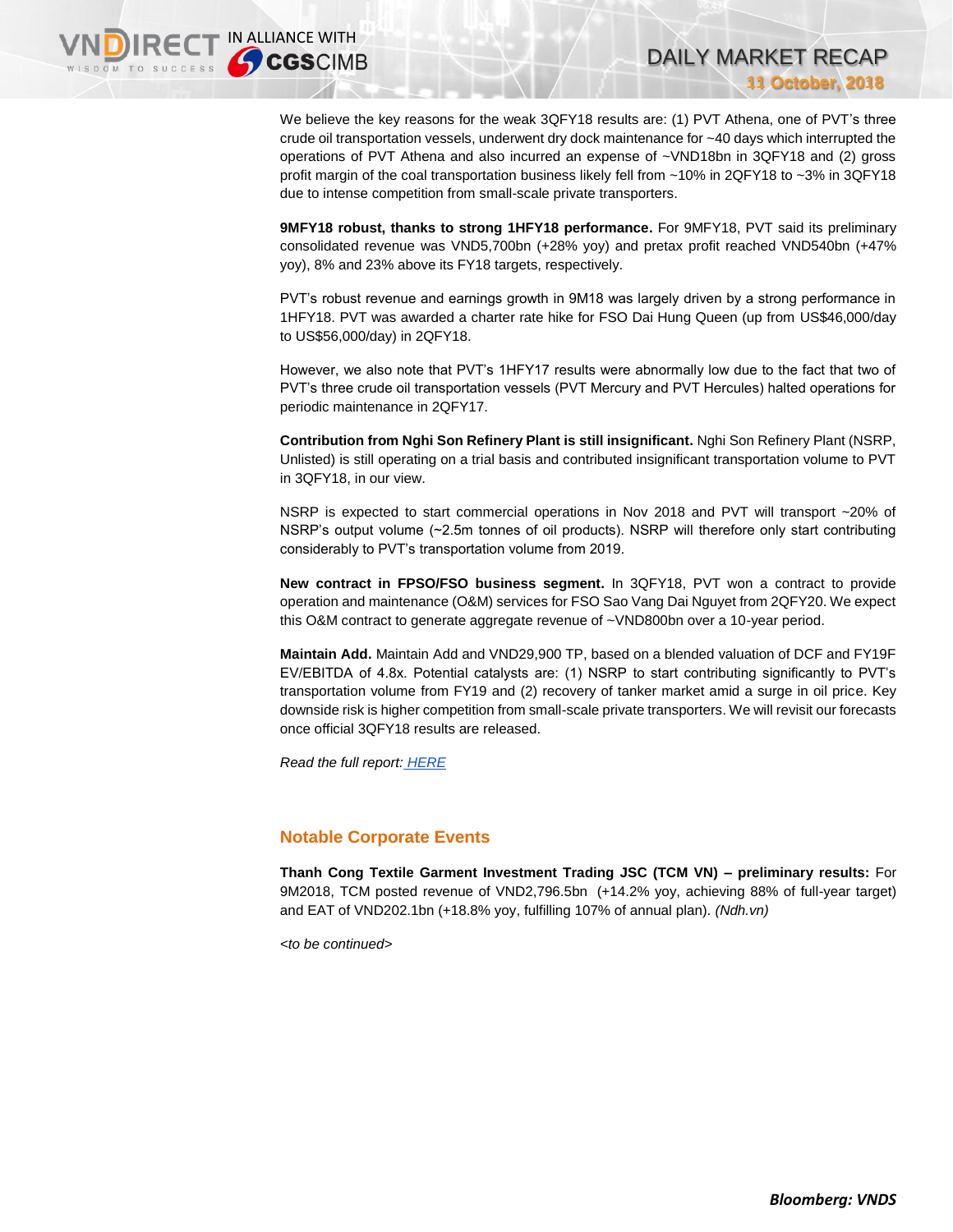# DAILY MARKET RECAP **11 October, 2018**

# **COVERAGE SUMMARY**

WISDOM TO SUCCESS

**VNDIRECT IN ALLIANCE WITH** 

| Ticker          | <b>Close</b><br>price | <b>Adjusted</b><br>target<br>price | <b>Upside</b> | Recom-<br>endation | Investment thesis summary/Update                                                                                                                                                                                                                                                                                                                                                                                                                                                                                                                                                                                                                      | <b>Latest</b><br>report |
|-----------------|-----------------------|------------------------------------|---------------|--------------------|-------------------------------------------------------------------------------------------------------------------------------------------------------------------------------------------------------------------------------------------------------------------------------------------------------------------------------------------------------------------------------------------------------------------------------------------------------------------------------------------------------------------------------------------------------------------------------------------------------------------------------------------------------|-------------------------|
| PC <sub>1</sub> | 25,100                | 35,300                             | 40.6%         | ADD                | Positive outlook for 2018 with surge in revenue thanks to: (1) New<br>contribution from My Dinh Plaza II and (2) commissioning of two new<br>hydropower plants in Q4, 2017. (3) Back log of VND2,040bn at end of 2017                                                                                                                                                                                                                                                                                                                                                                                                                                 | <b>Link</b>             |
| LPB             | 9,300                 | 13,500                             | 45.2%         | ADD                | 1. Unique distribution advantage with more than 1000 PTOs across<br>country. Will be able to maintain strong credit growth thanks to good capital<br>buffer (CAR $\sim$ 13%) and strong liquidity (LDR $\sim$ 80%).<br>2. FY18 YE P/B cheap relative to peers.                                                                                                                                                                                                                                                                                                                                                                                        | Link                    |
| <b>VJC</b>      | 140,800               | 149,400                            | 6.1%          | <b>HOLD</b>        | 1. 1Q18 transport revenue reached VND6,035bn (+51.9% yoy)<br>2. In 2018, VJC will continue to expand its international network<br>3. VJC may not be able to pass on fuel costs if oil price continues to rise.<br>Moreover VJC appears to be overvalued compared to global peers which<br>are seeing multiple contraction due to rising fuel prices and looming<br>overcapacity in the APAC region                                                                                                                                                                                                                                                    | Link                    |
| <b>NLG</b>      | 30,150                | 35,500                             | 17.7%         | ADD                | 1. NLG is well aligned with the new property market orientation. NLG<br>focuses on durable-demand products (affordable and social apartments<br>and landed properties).<br>2. FY2017 net revenue is forecasted at VND3,454 billion (+36.3% yoy) and<br>NPATMI at VND544 billion (+58% yoy). For 2018, revaluation of Hoang<br>Nam project will secure strong EAT growth. However, the share price is<br>reasonable this year.<br>3. Upside for the stock will come in 2018 as major projects are going to be<br>executed.                                                                                                                             | Link                    |
| <b>ACV</b>      | 80,000                | 112,000                            | 40.0%         | ADD                | 1. Likely beneficiary of air passenger boom over the next decade<br>2. MOT's divestment of ACV stake to be a significant catalyst<br>3. Higher return on capital justifies higher valuation                                                                                                                                                                                                                                                                                                                                                                                                                                                           | <b>Link</b>             |
| <b>DPM</b>      | 17,650                | 15,600                             | $-11.6%$      | <b>REDUCE</b>      | 1. High exposure to oil prices (forecasted to average US\$70/bbl in 2018)<br>implies potential further contraction in margins.<br>2. High depreciation burden leads to expected losses for the NPK - NH3<br>expansion project in 2018-2019. This project will only contribute to profits<br>from 2020 onwards as the plants reach full capacity.<br>3. Short to medium term catalysts include a pending change in VAT policy<br>(which would improve gross margin by 3-4% pts) and the acceleration of<br>PVN's divestment process in 2018.                                                                                                           | Link                    |
| QNS             | 41,300                | 44,600                             | 8.0%          | <b>HOLD</b>        | 1. Soymilk unable to recover due to intense competition.<br>2. Sugar production expansion mitigated price fall.                                                                                                                                                                                                                                                                                                                                                                                                                                                                                                                                       | <b>Link</b>             |
| <b>LTG</b>      | 36,500                | 46,000                             | 26.0%         | <b>ADD</b>         | 1. Market leader in the CPC segment with 21% market share (vs. second<br>largest player VFG with 8.3% market share). LTG could easily maintain the<br>market leadership in the segment thanks to (1) extensive distribution<br>network, and (2) established long-term relationships with suppliers.<br>2. Long-term strategy is to focus on the Agrifood segment with high<br>potential in export markets such as China, Philippines, Indonesia, etc.<br>3. LTG is trading far below its domestic peers.                                                                                                                                              | Link                    |
| <b>VCB</b>      | 57,700                | 79,500                             | 37.8%         | <b>ADD</b>         | 1. VCB is a well-regarded state-owned commercial bank (SOCB) with an<br>extensive network, a critical role in Vietnam's national payment system and<br>leading card issuer.<br>2. Its strong deposit franchise and large client base would support a gradual<br>shift in loan mix to higher-yield segments such as personal lending, in our<br>view.<br>3. Its asset quality is best in class, with well-controlled NPLs and a high<br>provisioning buffer (NPL of 1.1%, loan loss reserve ratio, LLR, of 131% at<br>end- $FY17$ ).<br>4. We project an enviable net profit CAGR of 17.7% over FY18-20F, with<br>ROE improving to 20.1% by end-FY20F. | Link                    |
| MBB             | 21,250                | 33,400                             | 57.2%         | <b>ADD</b>         | 1. MBB is looking to push fee income through bancassurance and<br>internet/mobile banking.<br>2. High loan growth to be supported by sufficient capital and funding.<br>3. MBB still trades at a discount to peers.                                                                                                                                                                                                                                                                                                                                                                                                                                   | Link                    |
| <b>VSC</b>      | 44,000                | 53,400                             | 21.4%         | <b>ADD</b>         | 1. VSC will boost VGP capacity by a third to 800,000 TEU by 2019 through<br>the additional of a new quay crane and a back-end logistics center which is<br>75% complete at the moment.<br>2. 2018 net profit expected to soar to VND360bn (+34.8% YoY).<br>3. Valuation is attractive due to the foreign investors' sell off over the last<br>few weeks. VSC is currently trading at 12M EV/EBITDA 5.6x, well below<br>the peer average of 6.7x.                                                                                                                                                                                                      | <b>Link</b>             |
| <b>VPB</b>      | 23,250                | 36,700                             | 57.8%         | ADD                | 1. VPB delivered ROA of 1.9% and ROE of 24.8% in FY16, the highest<br>returns-on-capital among local peers and impressive even in a regional<br>context.                                                                                                                                                                                                                                                                                                                                                                                                                                                                                              | <b>Link</b>             |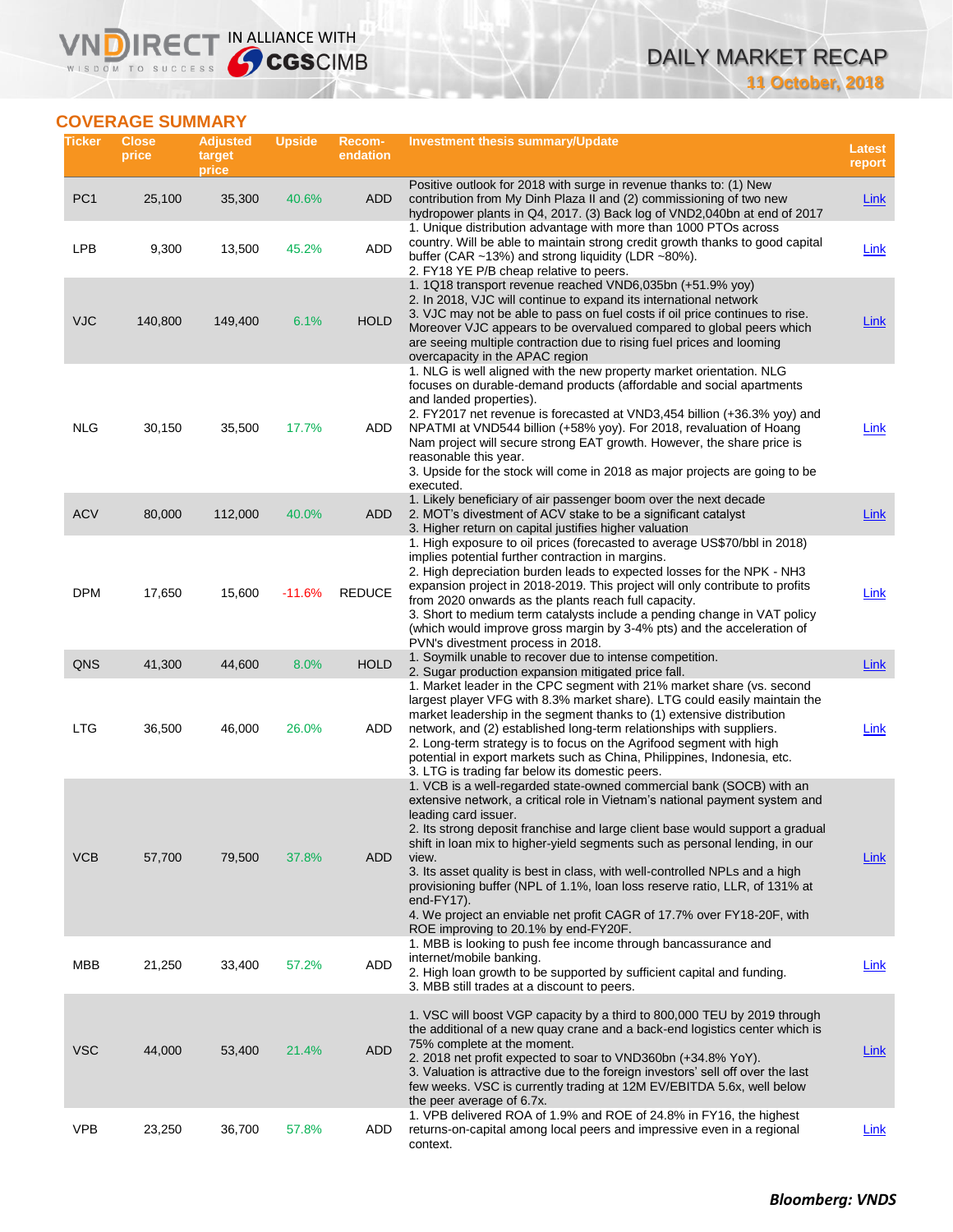# DAILY MARKET RECAP **11 October, 2018**

| Ticker     | <b>Close</b><br>price | <b>Adjusted</b><br>target<br>price | <b>Upside</b> | Recom-<br>endation | <b>Investment thesis summary/Update</b>                                                                                                                                                                                                                                                                                                                                                                                                                                                                                                                                        | Latest<br>report |
|------------|-----------------------|------------------------------------|---------------|--------------------|--------------------------------------------------------------------------------------------------------------------------------------------------------------------------------------------------------------------------------------------------------------------------------------------------------------------------------------------------------------------------------------------------------------------------------------------------------------------------------------------------------------------------------------------------------------------------------|------------------|
|            |                       |                                    |               |                    | 2. FY16 NIM of 7.7% was driven by a shift in loan mix towards higher<br>yielding segments, such as consumer finance, retail, household and micro-<br>SME loans.<br>3. Strong topline growth in FY14-16, complemented by an improvement in<br>operational efficiency on continued investments into technology.<br>4. We expect strong earnings growth in FY17-20F with forecasted net profit<br>CAGR of 25.6% and sustained high average ROE of 22.7%.                                                                                                                          |                  |
| <b>TCM</b> | 25,850                | 22,500                             | $-13.0%$      | <b>REDUCE</b>      | 1. High property value offsets the lack of foreign room.<br>2. Core segments to perform moderately well in 2018.<br>3. We expect that FY18 core-earnings to grow by a robust 45%.                                                                                                                                                                                                                                                                                                                                                                                              | Link             |
| <b>HPG</b> | 39,900                | 47,800                             | 19.8%         | ADD                | 1. Expect higher construction steel consumption across Vietnam in 2018F<br>2. Ability to sustain and even consolidate its leading market position<br>3. Margin expansion from rising steel prices & soft raw material prices<br>4. HPG's long-steel capacity to double over the next 12 months                                                                                                                                                                                                                                                                                 | Link             |
| <b>PVT</b> | 17,800                | 29,900                             | 68.0%         | <b>ADD</b>         | 1. PVT has a chartering profile skewed towards fixed rates, which offers<br>protection against the current low-rate environment, while providing<br>potential upside for recovery.<br>2. PVT has the largest tanker fleet and LPG fleet among Vietnam carriers,<br>and is able to ride on growing demand for fossil fuels and LPG from the civil<br>and industrial sectors.<br>3. The company plans to upsize and rejuvenate its fleet over the next few<br>years to respond to Vietnam's increasing refinery capacity and growing<br>demand for LPG.                          | <b>Link</b>      |
| <b>STK</b> | 17,700                | 27,600                             | 55.9%         | ADD                | 1. STK is currently the Vietnam's 2nd largest polyester yarn manufacturer,<br>accounting for 28% of the country's total polyester yarn exports.<br>2. Unmet domestic demand and growing demand from export markets,<br>driven by recent trade agreements.<br>3. However, fierce competition from Chinese yarn, as well as input price<br>volatility present downside risks.                                                                                                                                                                                                    | Link             |
| IDI        | 12,150                | 26,600                             | 118.9%        | <b>ADD</b>         | 1. IDI has gradually risen to become one of the most promising Vietnamese<br>pangasius exporters. The firm has endured multiple downturns in the<br>industry, demonstrating its resilience and good management quality. The<br>share price, however, is volatile.<br>2. We expect that pangasius exports will grow strongly in 2018.<br>3. Fish feed segment and fishmeal/fish fat segment will see strong growth<br>in 2018<br>4. IDI will continue to increase its capacity to support growth over the next<br>2-3 years.<br>5. High dividend yield and attractive valuation | <b>Link</b>      |
| AAA        | 14,750                | 25,300                             | 71.5%         | ADD                | 1. AAA is the largest plastic packaging manufacturer and exporter in South<br>East Asia, with current production capacity of 8,000 tonnes/month.<br>2. AAA will be able to capture market share globally in countries such as<br>Japan, as well as the U.S and EU in coming years.<br>3. AAA aims to expand its production and adopt effective cost controls.<br>4. Positive outlook for AAA in 2018.<br>5. AAA's valuation is attractive in light of its strong revenue growth and<br>improving profitability.                                                                | Link             |
| <b>PNJ</b> | 102,200               | 120,700                            | 18.1%         | <b>ADD</b>         | 1. Extensive store network continued to serve as a major driver for PNJ's<br>growth.<br>2. Robust Same-Store Sales Growth (SSSG)<br>3. PNJ is diversifying its jewelry-focused product mix by introducing fashion<br>accessories such as mid-range branded watches since 2012.<br>3. Growing benefits from expanding store network and developing omni-<br>channel platform.                                                                                                                                                                                                   | Link             |
| KDH        | 32,150                | 34,900                             | 8.6%          | <b>HOLD</b>        | 1. KDH owns 500ha land bank in the inner city area of HCMC following its<br>recent merger with Binh Chanh Construction & Investment (BCI, Unlisted).<br>2. Its strategy to develop mid-range condos and gated townhouse<br>communities makes for a diversified range of products and lowers market<br>risk.<br>3. We believe KDH's high quality housing developments have helped it to<br>establish its brand name among prospective buyers, driving strong sales<br>absorption.                                                                                               | Link             |
| VGI        | 21,400                | 17,400                             | $-18.7%$      | <b>REDUCE</b>      | 1. VGI is the largest telco to be listed on Vietnam stock market and holds<br>the leading position in six out of nine countries under coverage.<br>2. VGI provides full telecom services including calls, texts, mobile data and<br>fiber optic internet broadband in nine countries across Africa, Latin America<br>and Southeast Asia.<br>3. Long term growth driver will be Mytel, VGI's new JV in Myanmar, given<br>the domestic backdrop of a relatively high smartphone adoption rate of 70%<br>of total mobile users                                                    | Link             |

IRECT IN ALLIANCE WITH

Vľ VП

WISDOM TO SUCCESS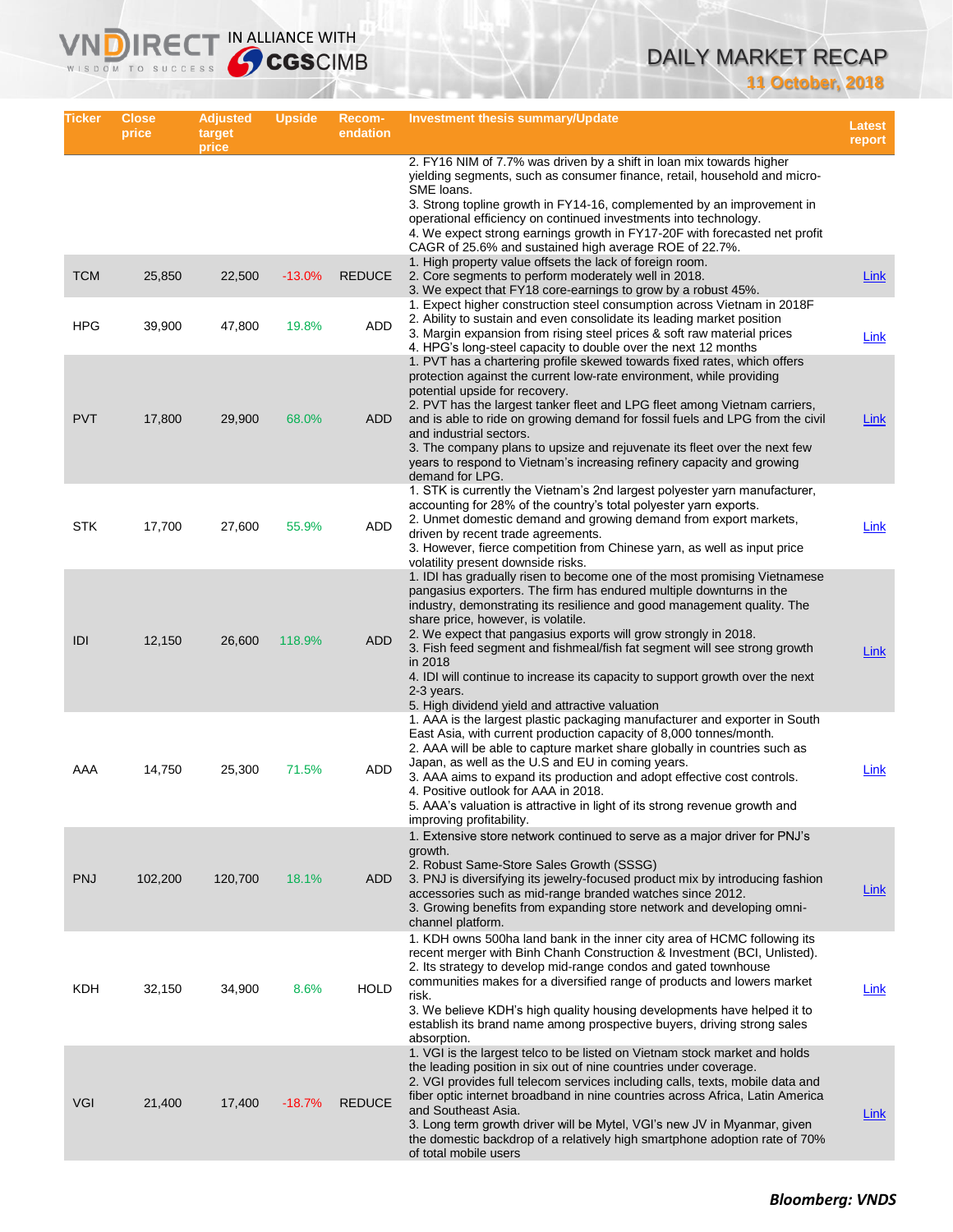# **MARKET MOVEMENTS**

WISDOM TO SUCCESS

הו

| <b>HOSE</b>        |              |       |      |         |              |
|--------------------|--------------|-------|------|---------|--------------|
| <b>Top gainers</b> |              |       |      |         | <b>VND</b>   |
| <b>Ticker</b>      | Last         | Cha   | %chq | Vol.    | <b>Index</b> |
|                    | <b>Price</b> |       |      |         | impact       |
| <b>CLG</b>         | 3,220        | 210   | 6.98 | 58,500  | 0.001        |
| <b>CMX</b>         | 7,670        | 500   | 6.97 | 181,420 | 0.002        |
| NVT                | 6,600        | 430   | 6.97 | 22,050  | 0.012        |
| <b>ABT</b>         | 42,350       | 2,750 | 6.94 | 7,770   | 0.012        |
| TDW                | 21,900       | 1,400 | 6.83 | 750     | 0.004        |

IRECT IN ALLIANCE WITH

| <b>Top losers</b> |              |          |         |                | <b>VND</b> |
|-------------------|--------------|----------|---------|----------------|------------|
| <b>Ticker</b>     | Last         | Cha      | $%$ chq | Vol.           | Index      |
|                   | <b>Price</b> |          |         |                | impact     |
| <b>VPB</b>        | 23,250       | $-1,750$ |         | -7.00 11.82MLN | $-1.341$   |
| <b>CTG</b>        | 24,600       | $-1,850$ |         | -6.99 12.08MLN | $-2.179$   |
| <b>GMD</b>        | 25,950       | $-1,950$ | $-6.99$ | 3.38MLN        | $-0.183$   |
| <b>SCR</b>        | 8,650        | $-650$   | $-6.99$ | 8.08MLN        | $-0.065$   |
| <b>SKG</b>        | 21,300       | $-1,600$ | $-6.99$ | 632,510        | $-0.029$   |

|               | <b>VND</b><br><b>Top index movers</b> |             |      |        |              |  |  |  |  |  |  |
|---------------|---------------------------------------|-------------|------|--------|--------------|--|--|--|--|--|--|
| <b>Ticker</b> | Last                                  | %chq<br>Cha |      | Vol.   | <b>Index</b> |  |  |  |  |  |  |
|               | <b>Price</b>                          |             |      |        | impact       |  |  |  |  |  |  |
| <b>PGD</b>    | 36,800                                | 850         | 2.36 | 1,090  | 0.024        |  |  |  |  |  |  |
| <b>HRC</b>    | 35,900                                | 1,500       | 4.36 | 510    | 0.014        |  |  |  |  |  |  |
| <b>NVT</b>    | 6,600                                 | 430         | 6.97 | 22,050 | 0.012        |  |  |  |  |  |  |
| <b>ABT</b>    | 42,350                                | 2,750       | 6.94 | 7,770  | 0.012        |  |  |  |  |  |  |
| <b>SGR</b>    | 21,000                                | 700         | 3.45 | 1,630  | 0.010        |  |  |  |  |  |  |

| <b>VND</b><br><b>Top index laggers</b> |              |          |         |         |              |  |  |  |  |
|----------------------------------------|--------------|----------|---------|---------|--------------|--|--|--|--|
| <b>Ticker</b>                          | Last         | Cha      | %chq    | Vol.    | <b>Index</b> |  |  |  |  |
|                                        | <b>Price</b> |          |         |         | impact       |  |  |  |  |
| GAS                                    | 112,600      | $-8,400$ | $-6.94$ | 944.220 | $-5.085$     |  |  |  |  |
| <b>VCB</b>                             | 57,700       | $-4,000$ | $-6.48$ | 3.43MLN | $-4.552$     |  |  |  |  |
| VIC                                    | 93,000       | $-3,600$ | $-3.73$ | 3.28MLN | $-3.634$     |  |  |  |  |
| <b>VHM</b>                             | 76,500       | $-3,600$ | $-4.49$ | 736.740 | $-3.051$     |  |  |  |  |
| BID                                    | 32.900       | $-2.450$ | $-6.93$ | 6.57MLN | $-2.649$     |  |  |  |  |

| <b>Top liquidity</b> |              |          |         |         | <b>VND</b> | <b>Top liquidity</b> |              |          |         |                   | <b>VND</b>   |
|----------------------|--------------|----------|---------|---------|------------|----------------------|--------------|----------|---------|-------------------|--------------|
| <b>Ticker</b>        | Last         | Chg      | $%$ chq | Val.    | Index      | <b>Ticker</b>        | Last         | Chg      | $%$ chg | Val.              | <b>Index</b> |
|                      | <b>Price</b> |          |         | (VNDbn) | impact     |                      | <b>Price</b> |          |         | (VNDbn)           | impact       |
| <b>HPG</b>           | 39.900       | $-1,500$ | $-3.62$ | 639     | $-1.008$   | <b>ACB</b>           | 31,000       | $-2,600$ | $-7.74$ | 297               | 0.000        |
| <b>STB</b>           | 12,500       | $-900$   | $-6.72$ | 315     | $-0.537$   | <b>PVS</b>           | 20,400       | $-2,200$ | $-9.73$ | 269               | 0.000        |
| SSI                  | 30,350       | $-2,250$ | $-6.90$ | 304     | $-0.356$   | <b>SHB</b>           | 7.900        | $-700$   | $-8.14$ | 174               | 0.000        |
| <b>CTG</b>           | 24,600       | $-1,850$ | $-6.99$ | 301     | $-2.179$   | <b>VCG</b>           | 18,000       | $-1,200$ | $-6.25$ | 77                | 0.000        |
| VIC                  | 93,000       | $-3,600$ | $-3.73$ | 301     | $-3.634$   | VGC                  | 16,600       | $-1,600$ | $-8.79$ | 75                | 0.000        |
|                      |              |          |         |         |            |                      |              |          |         | Source: Bloomberg | $11$ Oct     |

| <b>HOSE</b>        |              |       |         |         |              |                    |              | <b>HNX</b> |         |         |              |
|--------------------|--------------|-------|---------|---------|--------------|--------------------|--------------|------------|---------|---------|--------------|
| <b>Top gainers</b> |              |       |         |         | <b>VND</b>   | <b>Top gainers</b> |              |            |         |         | <b>VND</b>   |
| Ticker             | Last         | Chg   | $%$ chq | Vol.    | <b>Index</b> | Ticker             | Last         | Chg        | $%$ chq | Vol.    | <b>Index</b> |
|                    | <b>Price</b> |       |         |         | impact       |                    | <b>Price</b> |            |         |         | impact       |
| CLG                | 3,220        | 210   | 6.98    | 58,500  | 0.001        | <b>PW</b>          | 800          | 100        | 14.29   | 150.400 | 0.000        |
| <b>CMX</b>         | 7,670        | 500   | 6.97    | 181,420 | 0.002        | <b>SRA</b>         | 47,300       | 4,300      | 10.00   | 222,310 | 0.000        |
| NVT                | 6,600        | 430   | 6.97    | 22,050  | 0.012        | <b>TPP</b>         | 11,000       | 1,000      | 10.00   | 100     | 0.000        |
| <b>ABT</b>         | 42,350       | 2,750 | 6.94    | 7,770   | 0.012        | SCI                | 5,700        | 500        | 9.62    | 11,950  | 0.000        |
| TDW                | 21,900       | 1,400 | 6.83    | 750     | 0.004        | <b>DNP</b>         | 15,300       | 1,300      | 9.29    | 13,221  | 0.000        |
|                    |              |       |         |         |              |                    |              |            |         |         |              |

| <b>Top losers</b> |              |          |         |                  | <b>VND</b>   | <b>Top losers</b> |              |          |          |         | <b>VND</b>   |
|-------------------|--------------|----------|---------|------------------|--------------|-------------------|--------------|----------|----------|---------|--------------|
| Ticker            | Last         | Chg      | $%$ chq | Vol.             | <b>Index</b> | Ticker            | Last         | Chg      | $%$ chq  | Vol.    | <b>Index</b> |
|                   | <b>Price</b> |          |         |                  | impact       |                   | <b>Price</b> |          |          |         | impact       |
| <b>VPB</b>        | 23.250       | $-1.750$ |         | -7.00 11.82MLN   | $-1.341$     | LUT               | 2.700        | $-300$   | $-10.00$ | 100     | 0.000        |
| CTG               | 24,600       | $-1.850$ |         | $-6.99$ 12.08MLN | $-2.179$     | <b>PVC</b>        | 7,200        | $-800$   | $-10.00$ | 670.990 | 0.000        |
| <b>GMD</b>        | 25.950       | $-1.950$ | -6.99   | 3.38MLN          | $-0.183$     | SCJ               | 2.700        | $-300$   | $-10.00$ | 200     | 0.000        |
| <b>SCR</b>        | 8.650        | $-650$   | $-6.99$ | 8.08MLN          | $-0.065$     | <b>TKC</b>        | 22,500       | $-2.500$ | $-10.00$ | 1.700   | 0.000        |
| SKG               | 21,300       | $-1,600$ | $-6.99$ | 632,510          | $-0.029$     | <b>TMX</b>        | 9,900        | $-1,100$ | $-10.00$ | 100     | 0.000        |

|            | <b>VND</b><br>Top index movers |       |      |        |                        |            | <b>Top index movers</b> |       |         |         |                        |  |  |
|------------|--------------------------------|-------|------|--------|------------------------|------------|-------------------------|-------|---------|---------|------------------------|--|--|
| Ticker     | Last<br><b>Price</b>           | Chg   | %chq | Vol.   | <b>Index</b><br>impact | Ticker     | Last<br><b>Price</b>    | Chg   | $%$ chq | Vol.    | <b>Index</b><br>impact |  |  |
| PGD        | 36.800                         | 850   | 2.36 | 0.090  | 0.024                  | <b>DNP</b> | 15.300                  | 1.300 | 9.29    | 13.221  | 0.053                  |  |  |
| <b>HRC</b> | 35,900                         | 1.500 | 4.36 | 510    | 0.014                  | <b>PGS</b> | 31,900                  | 1,000 | 3.24    | 12.740  | 0.034                  |  |  |
| NVT        | 6,600                          | 430   | 6.97 | 22.050 | 0.012                  | IVS        | 13,100                  | 800   | 6.50    | 1.500   | 0.015                  |  |  |
| <b>ABT</b> | 42,350                         | 2,750 | 6.94 | 7,770  | 0.012                  | <b>SRA</b> | 47,300                  | 4,300 | 10.00   | 222,310 | 0.008                  |  |  |
| SGR        | 21,000                         | 700   | 3.45 | .630   | 0.010                  | VNF        | 31,000                  | 1,900 | 6.53    | 300     | 0.007                  |  |  |

| <b>Top index laggers</b> |              |          |         |         | <b>VND</b>   | Top index laggers |              |          |         |                  |              |
|--------------------------|--------------|----------|---------|---------|--------------|-------------------|--------------|----------|---------|------------------|--------------|
| Ticker                   | Last         | Chg      | $%$ chq | Vol.    | <b>Index</b> | Ticker            | Last         | Chg      | $%$ chq | Vol.             | <b>Index</b> |
|                          | <b>Price</b> |          |         |         | impact       |                   | <b>Price</b> |          |         |                  | impact       |
| GAS                      | 112,600      | $-8.400$ | $-6.94$ | 944.220 | $-5.085$     | <b>ACB</b>        | 31,000       | $-2.600$ | $-7.74$ | 9.52MLN          | $-3.308$     |
| <b>VCB</b>               | 57.700       | $-4.000$ | $-6.48$ | 3.43MLN | $-4.552$     | <b>SHB</b>        | 7,900        | $-700$   |         | $-8.14$ 21.53MLN | $-0.741$     |
| VIC                      | 93,000       | $-3.600$ | $-3.73$ | 3.28MLN | $-3.634$     | <b>PVS</b>        | 20.400       | $-2.200$ |         | $-9.73$ 13.04MLN | $-0.508$     |
| <b>VHM</b>               | 76.500       | $-3.600$ | $-4.49$ | 736.740 | $-3.051$     | <b>VGC</b>        | 16.600       | $-1.600$ | $-8.79$ | 4.57MLN          | $-0.334$     |
| BID                      | 32,900       | $-2.450$ | $-6.93$ | 6.57MLN | $-2.649$     | <b>VCS</b>        | 80,700       | $-4.800$ | $-5.61$ | 459.005          | $-0.159$     |

| <b>Top liquidity</b> |              |          |         |         | <b>VND</b>   |
|----------------------|--------------|----------|---------|---------|--------------|
| <b>Ticker</b>        | Last         | Cha      | $%$ chq | Val.    | <b>Index</b> |
|                      | <b>Price</b> |          |         | (VNDbn) | impact       |
| <b>ACB</b>           | 31,000       | $-2,600$ | $-7.74$ | 297     | 0.000        |
| <b>PVS</b>           | 20,400       | $-2,200$ | $-9.73$ | 269     | 0.000        |
| <b>SHB</b>           | 7,900        | $-700$   | $-8.14$ | 174     | 0.000        |
| <b>VCG</b>           | 18,000       | $-1,200$ | $-6.25$ | 77      | 0.000        |
| VGC                  | 16,600       | $-1,600$ | $-8.79$ | 75      | 0.000        |

*11 Oct Source: Bloomberg*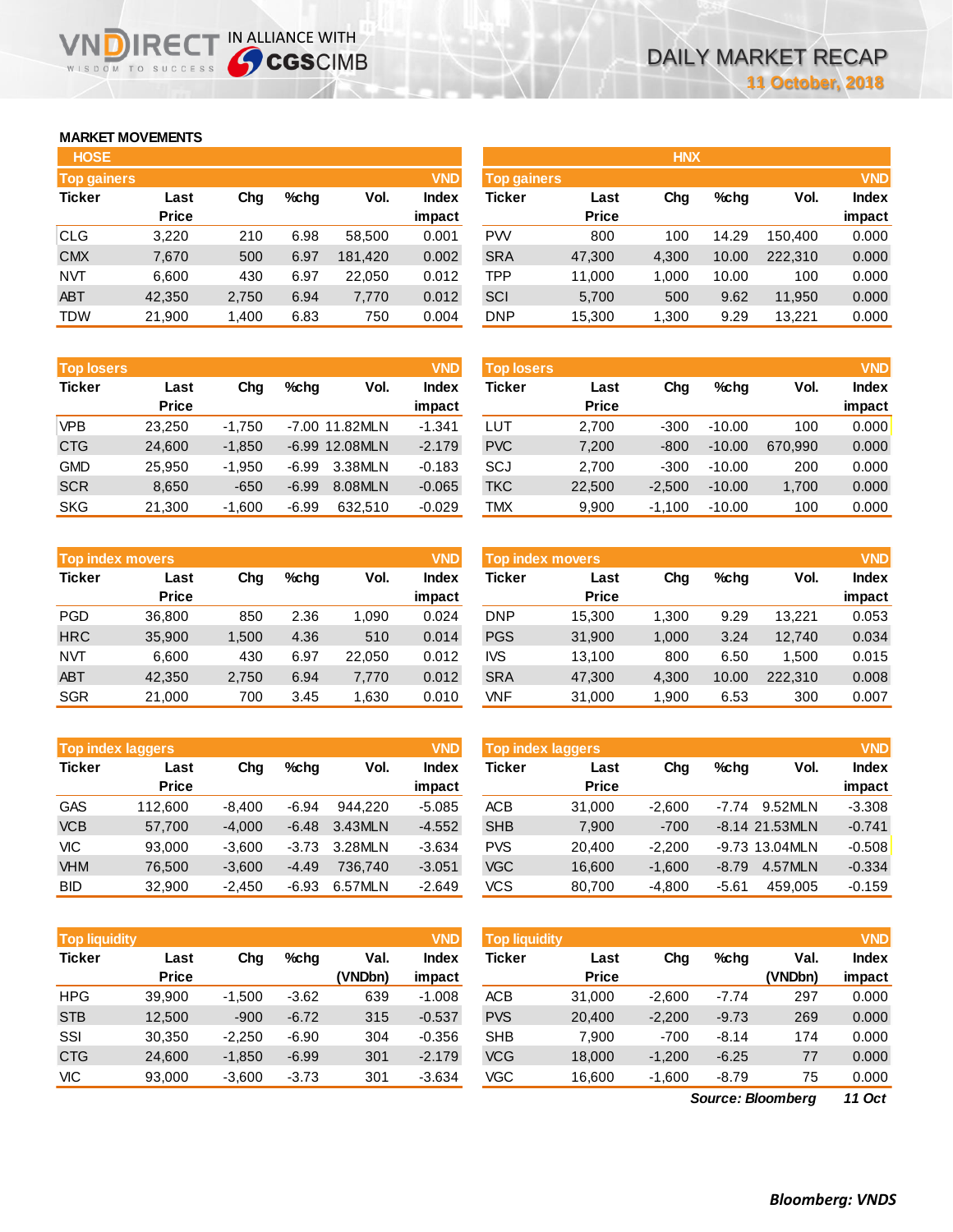## **FOREIGN ACTIVITIES**

WISDOM TO SUCCESS

**DIRECT IN ALLIANCE WITH** 

| <b>Volume (Mn'shs)</b> | <b>HOSE</b> | <b>HNX</b> | <b>Value (VND'bn)</b> | <b>HOSE</b> | <b>HNX</b> |
|------------------------|-------------|------------|-----------------------|-------------|------------|
| <b>BUY</b>             | 14.6        | 1.5        | <b>BUY</b>            | 593.5       | 24.2       |
| % of market            | $4.2\%$     | 1.5%       | % of market           | 7.8%        | 1.8%       |
| <b>SELL</b>            | 17.6        | 2.4        | <b>SELL</b>           | 861.1       | 25.4       |
| % of market            | 5.0%        | 2.3%       | % of market           | 11.3%       | 1.9%       |
| <b>NET BUY (SELL)</b>  | (3.04)      | (0.8)      | <b>NET BUY (SELL)</b> | (267.6)     | (1.3)      |

*Source: HSX, HNX*





| <b>2018 ACCUMULATION</b> |             |            |                       |             |                                    |
|--------------------------|-------------|------------|-----------------------|-------------|------------------------------------|
| <b>Volume (MIn'shs)</b>  | <b>HOSE</b> | <b>HNX</b> | <b>Value (VND'bn)</b> | <b>HOSE</b> | <b>HNX</b>                         |
| <b>BUY</b>               | 3,885.5     | 372.1      | <b>BUY</b>            | 228,826.2   | 6,889.2                            |
| % of market              | 9.7%        | 3.5%       | % of market           | 20.2%       | 4.1%                               |
| <b>SELL</b>              | 3,553.5     | 411.8      | <b>SELL</b>           | 188,786.8   | 7,659.0                            |
| % of market              | 8.9%        | 3.8%       | % of market           | 16.7%       | 4.6%                               |
| <b>NET BUY (SELL)</b>    | 332.1       | (39.7)     | <b>NET BUY (SELL)</b> | 40,039      | (769.8)<br><b>Source: HSX, HNX</b> |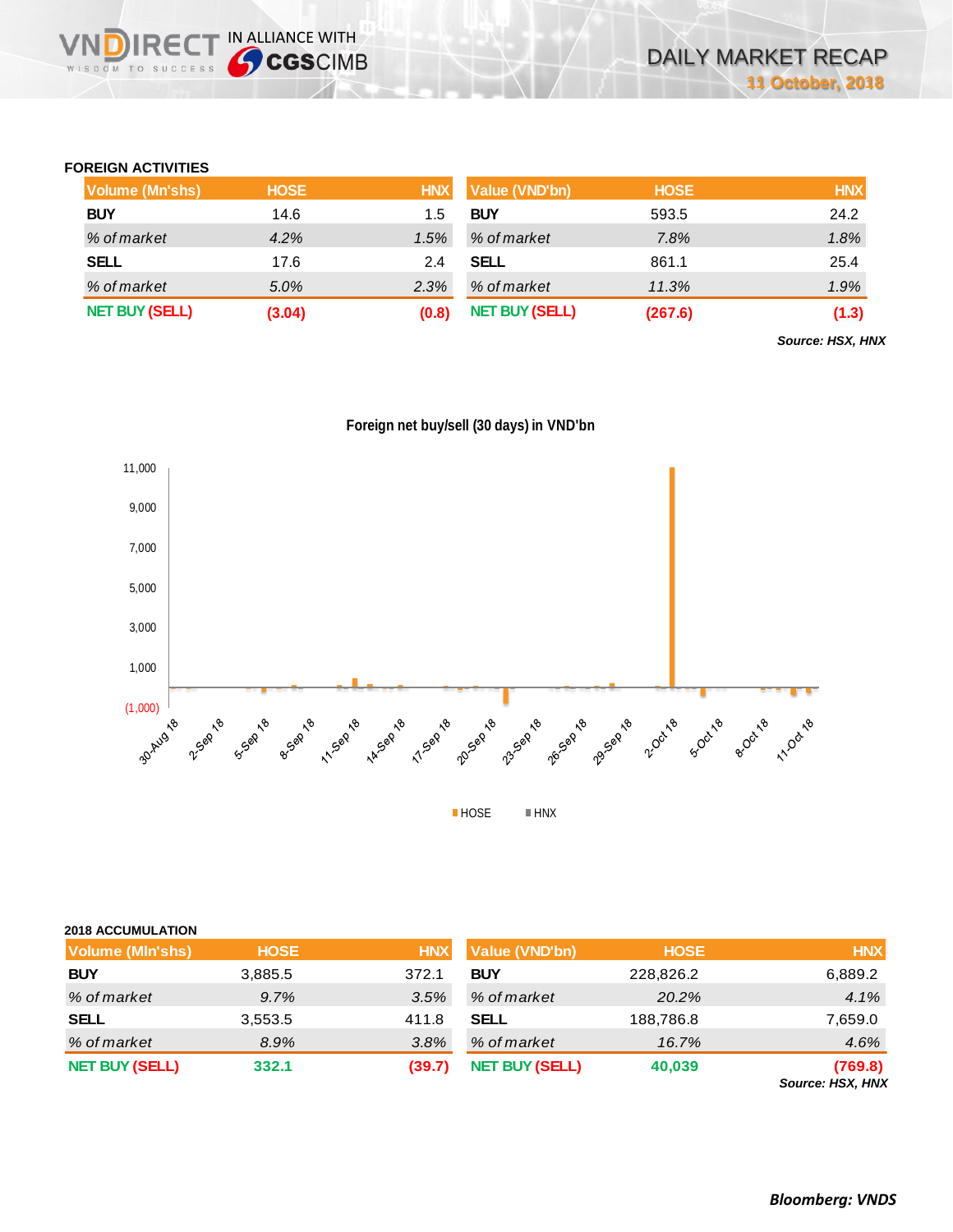## **FOREIGN ACTIVITIES**

WISDOM TO SUCCESS

**VNDIRECT IN ALLIANCE WITH** 

|               |                               | <b>HOSE</b> |         |       |               | <b>HNX</b>                    |              |          |         |       |              |  |
|---------------|-------------------------------|-------------|---------|-------|---------------|-------------------------------|--------------|----------|---------|-------|--------------|--|
|               | Top buy by foreigners (value) |             |         |       | <b>VND'bn</b> | Top buy by foreigners (value) |              |          |         |       |              |  |
| <b>Ticker</b> | Last                          | Chg         | $%$ chg | Value | <b>Index</b>  | Ticker                        | Last         | Chg      | %chg    | Value | <b>Index</b> |  |
|               | <b>Price</b>                  |             |         |       | impact        |                               | <b>Price</b> |          |         |       | impact       |  |
| <b>HPG</b>    | 39,900                        | $-1,500$    | $-3.62$ | 100.2 | $-1.008$      | <b>VGC</b>                    | 16,600       | $-1.600$ | $-8.79$ | 9.1   | 0.000        |  |
| <b>PNJ</b>    | 102,200                       | $-7,500$    | $-6.84$ | 70.5  | $-0.385$      | <b>CEO</b>                    | 12,300       | $-1,200$ | $-8.89$ | 3.9   | 0.000        |  |
| <b>MSN</b>    | 78,600                        | $-5,900$    | $-6.98$ | 57.0  | $-2.171$      | <b>SHS</b>                    | 14,200       | $-1,500$ | $-9.55$ | 3.2   | 0.000        |  |
| <b>DXG</b>    | 27,000                        | $-2,000$    | $-6.90$ | 50.3  | $-0.221$      | <b>PVS</b>                    | 20,400       | $-2,200$ | $-9.73$ | 2.3   | 0.000        |  |
| <b>TCB</b>    | 27,850                        | $-1,850$    | $-6.23$ | 31.6  | $-2.046$      | <b>VCS</b>                    | 80,700       | $-4,800$ | $-5.61$ | 1.9   | 0.000        |  |

|               | Top sell by foreigners (value)<br><b>VND'bn</b> |          |         |       |                 |            | Top sell by foreigners (value) |          |         |       |                        |
|---------------|-------------------------------------------------|----------|---------|-------|-----------------|------------|--------------------------------|----------|---------|-------|------------------------|
| <b>Ticker</b> | Last<br><b>Price</b>                            | Chg      | %chg    | Value | Index<br>impact | Ticker     | Last<br><b>Price</b>           | Chg      | %chg    | Value | <b>Index</b><br>impact |
| <b>VIC</b>    | 93,000                                          | $-3,600$ | $-3.73$ | 174.6 | $-3.634$        | <b>SHB</b> | 7,900                          | $-700$   | $-8.14$ | 9.4   | 0.000                  |
| <b>MSN</b>    | 78.600                                          | $-5,900$ | $-6.98$ | 95.6  | $-2.171$        | <b>PVS</b> | 20,400                         | $-2,200$ | $-9.73$ | 7.1   | 0.000                  |
| <b>HPG</b>    | 39,900                                          | $-1,500$ | $-3.62$ | 93.0  | $-1.008$        | <b>VGC</b> | 16.600                         | $-1,600$ | $-8.79$ | 1.4   | 0.000                  |
| <b>PNJ</b>    | 102.200                                         | $-7.500$ | $-6.84$ | 71.7  | $-0.385$        | <b>ART</b> | 6.600                          | $-700$   | $-9.59$ | 1.4   | 0.000                  |
| <b>VNM</b>    | 127,000                                         | $-3,000$ | $-2.31$ | 61.4  | $-1.653$        | <b>VCG</b> | 18,000                         | $-1,200$ | $-6.25$ | 1.0   | 0.000                  |

|               | <b>VND'bn</b><br>Top net buy by foreigners (value) |          |         |       |                 |            | Top net buy by foreigners (value) |          |         |       |              |  |
|---------------|----------------------------------------------------|----------|---------|-------|-----------------|------------|-----------------------------------|----------|---------|-------|--------------|--|
| <b>Ticker</b> | Last<br><b>Price</b>                               | Chg      | $%$ chg | Value | Index<br>impact | Ticker     | Last<br><b>Price</b>              | Chg      | $%$ chg | Value | <b>Index</b> |  |
|               |                                                    |          |         |       |                 |            |                                   |          |         |       | impact       |  |
| <b>DXG</b>    | 27,000                                             | $-2.000$ | $-6.90$ | 37.6  | $-0.221$        | VGC        | 16.600                            | $-1,600$ | $-8.79$ | 7.6   | 0.000        |  |
| <b>VRE</b>    | 37,400                                             | $-2,600$ | $-6.50$ | 23.4  | $-1.563$        | <b>CEO</b> | 12,300                            | $-1,200$ | $-8.89$ | 3.9   | 0.000        |  |
| <b>SBT</b>    | 20,000                                             | $-900$   | $-4.31$ | 14.7  | $-0.159$        | <b>SHS</b> | 14,200                            | $-1,500$ | $-9.55$ | 2.4   | 0.000        |  |
| <b>PLX</b>    | 62,900                                             | $-4,100$ | $-6.12$ | 8.8   | $-1.678$        | <b>VCS</b> | 80,700                            | $-4,800$ | $-5.61$ | 1.9   | 0.000        |  |
| <b>PVD</b>    | 18.150                                             | $-1.350$ | $-6.92$ | 8.4   | $-0.164$        | <b>INN</b> | 31.900                            | $-1.100$ | $-3.33$ | 0.4   | 0.000        |  |

|               | Top net sell by foreigners (value) |          |         |          |                        | Top net sell by foreigners (value) |                      |          |         |         | <b>VND'bn</b>          |
|---------------|------------------------------------|----------|---------|----------|------------------------|------------------------------------|----------------------|----------|---------|---------|------------------------|
| <b>Ticker</b> | Last<br><b>Price</b>               | Chg      | $%$ chg | Value    | <b>Index</b><br>impact | Ticker                             | Last<br><b>Price</b> | Chg      | %chg    | Value   | <b>Index</b><br>impact |
| VIC           | 93.000                             | $-3,600$ | $-3.73$ | $-157.8$ | $-3.634$               | <b>SHB</b>                         | 7.900                | $-700$   | $-8.14$ | $-9.25$ | 0.000                  |
| <b>VNM</b>    | 127,000                            | $-3,000$ | $-2.31$ | $-45.6$  | $-1.653$               | <b>PVS</b>                         | 20,400               | $-2,200$ | $-9.73$ | $-4.84$ | 0.000                  |
| <b>MSN</b>    | 78.600                             | $-5,900$ | $-6.98$ | $-38.6$  | $-2.171$               | <b>VCG</b>                         | 18.000               | $-1,200$ | $-6.25$ | $-1.04$ | 0.000                  |
| <b>BID</b>    | 32,900                             | $-2,450$ | $-6.93$ | $-18.8$  | $-2.649$               | <b>ART</b>                         | 6,600                | $-700$   | $-9.59$ | $-1.04$ | 0.000                  |
| VJC           | 140.800                            | $-4,200$ | $-2.90$ | $-16.9$  | $-0.720$               | <b>PVB</b>                         | 20,000               | $-2,200$ | $-9.91$ | $-1.03$ | 0.000                  |

*11-Oct-18*

*Source: Bloomberg, HOSE, HNX*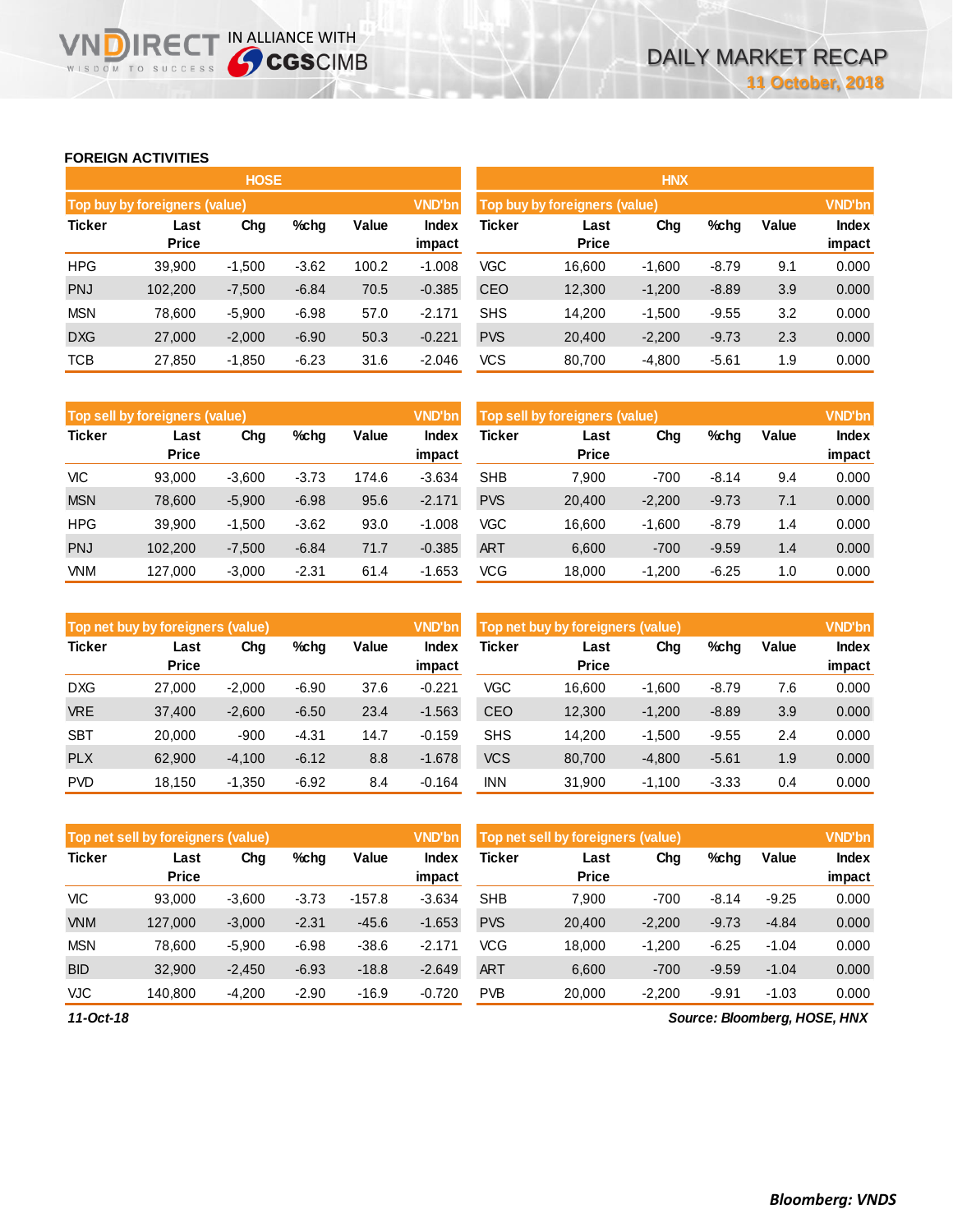### **TOP 60 MARKET CAP STOCKS SNAPSHOT ON HOSE**

 $R<sub>f</sub>$ 

IN ALLIANCE WITH

**11 October, 2018**

|                                           |                            |                  |                        |                   |                |                |              |            |                                                                                           |                     | <b>11 October, 2018</b> |                    |                    |
|-------------------------------------------|----------------------------|------------------|------------------------|-------------------|----------------|----------------|--------------|------------|-------------------------------------------------------------------------------------------|---------------------|-------------------------|--------------------|--------------------|
| TOP 60 MARKET CAP STOCKS SNAPSHOT ON HOSE |                            |                  |                        |                   |                |                |              |            |                                                                                           |                     |                         |                    |                    |
| No. Ticker                                | <b>Price</b><br><b>VND</b> | 1M               | Price change (%)<br>3M | 6M                | <b>US\$mln</b> | <b>MIn'shs</b> | %            |            | Mkt. Cap Outs. Vol. Float ratio Avail. Fil Ave. daily vol.<br>$% (30 \, days\text{-}shs)$ | P/E<br>$\pmb{\chi}$ | P/B<br>$\pmb{\chi}$     | <b>ROE</b><br>$\%$ | <b>ROA</b><br>$\%$ |
| 1 VIC VM                                  | 93,000                     | $-8.1$           | $-11.0$                | $-10.7$           | 12,715         | 3,192          | 57.6         | 33.6       | 842,766                                                                                   | 72.0                | 6.6                     | 11.2               | 1.7                |
| 2 VHM VM                                  | 76,500                     | $-7.8$           | $-12.8$                | <b>N/A</b>        | 10,976         | 3,350          | 30.3         | 33.4       | 1,004,978                                                                                 | 40.7                | 2.8                     | N/A                | <b>N/A</b>         |
| 3 VNM VM                                  | 127,000                    | $-3.8$           | $-8.7$                 | $-22.2$           | 9,474          | 1,741          | 49.1         | 40.9       | 870,819                                                                                   | 25.1                | 8.5                     | 34.9               | 28.8               |
| 4 GAS VM                                  | 112,600                    | 8.8              | 44.7                   | $-11.0$           | 9,232          | 1,914          | 4.2          | 45.4       | 425,971                                                                                   | 19.5                | 5.0                     | 27.2               | 17.7               |
| 5 VCB VM                                  | 57,700                     | $-8.4$           | 12.7                   | $-19.0$           | 8,892          | 3,598          | 22.9         | 9.2        | 1,614,510                                                                                 | 18.4                | 3.5                     | 20.5               | 1.2                |
| 6 SAB VM                                  | 222,000                    | $-0.4$           | 0.9                    | $-3.5$            | 6,098          | 641            | 10.4         | 39.3       | 29,799                                                                                    | 31.3                | 9.1                     | 31.2               | 21.9               |
| 7 BID VM                                  | 32,900                     | $-6.8$           | 48.9                   | $-26.1$           | 4,818          | 3,419          | 4.4          | 27.4       | 2,764,103                                                                                 | 14.1                | 2.2                     | 16.7               | 0.7                |
| 8 TCB VM                                  | 27,850                     | 9.6              | 8.2                    | <b>N/A</b>        | 4,171          | 3,497          | 81.8         | 0.0        | 2,320,053                                                                                 | 9.1                 | 2.1                     | 24.3               | 3.2                |
| 9 CTG VM                                  | 24,600                     | $-8.7$           | 17.7                   | $-31.1$           | 3,924          | 3,723          | 15.8         | 0.0        | 5,356,523                                                                                 | 11.8                | 1.4                     | 12.2               | 0.7                |
| 10 MSN VM                                 | 78,600                     | $-15.0$          | 6.2                    | $-19.8$           | 3,916          | 1,163          | 34.3         | 10.8       | 853,444                                                                                   | 14.6                | 4.9                     | 32.2               | 8.8                |
| 11 HPG VM                                 | 39,900                     | $-0.3$           | 16.0                   | $-7.7$            | 3,630          | 2,124          | 55.8         | 9.7        | 6,168,231                                                                                 | 9.5                 | 2.3                     | 30.1               | 17.6               |
| 12 VJC VM                                 | 140,800                    | $-6.4$           | 7.7                    | $-20.7$           | 3,267          | 542            | 53.2         | 5.8        | 740,852                                                                                   | 14.9                | 7.2                     | 67.1               | 19.7               |
| 13 PLX VM                                 | 62,900                     | $-10.1$          | 16.5                   | $-20.4$           | 3,122          | 1,159          | 6.3          | 9.0        | 936,166                                                                                   | 19.3                | 3.9                     | 18.3               | 6.0                |
| 14 VREVM                                  | 37,400                     | $-2.3$           | 4.8                    | $-26.7$           | 3,046          | 1,901          | 100.0        | 17.5       | 1,878,854                                                                                 | 47.3                | 2.7                     | 5.7                | 5.6                |
| 15 BVHVM                                  | 87,600                     | $-8.5$           | 22.5                   | $-18.0$           | 2,630          | 701            | 31.2         | 24.2       | 84,341                                                                                    | 47.9                | 4.0                     | 8.5                | 1.4                |
| 16 NVL VM                                 | 63,800                     | $-4.1$           | 26.1                   | $-12.0$           | 2,480          | 907            | 31.1         | 41.1       | 593,110                                                                                   | 25.2                | 4.2                     | 18.7               | 4.7                |
| 17 VPB VM                                 | 23,250                     | $-5.9$           | $-10.2$                | $-39.7$           | 2,447          | 2,457          | 76.1         | 0.0        | 4,446,855                                                                                 | 8.7                 | 2.0                     | 26.9               | 2.5                |
| 18 MBB VM                                 | 21,250                     | $-7.6$           | 9.5                    | $-28.2$           | 1,967          | 2,160          | 61.2         | 0.0        | 6,580,485                                                                                 | 10.1                | 1.5                     | 16.3               | 1.5                |
| 19 MWG VM                                 | 124,500                    | 3.3              | 23.3                   | 24.7              | 1,722          | 323            | 85.2         | 0.0        | 559,135                                                                                   | 14.7                | 5.4                     | 43.9               | 13.7               |
| 20 HDB VM                                 | 36,100                     | $-2.7$           | 10.1                   | $-27.9$           | 1,517          | 981            | 100.0        | 2.6        | 1,659,016                                                                                 | 18.4                | 2.5                     | 14.9               | 1.0                |
| 21 FPT VM                                 | 42,700                     | $-1.0$           | 8.9                    | $-22.1$           | 1,122          | 614            | 81.7         | 0.0        | 801,166                                                                                   | 8.4                 | 2.2                     | 28.6               | 11.4               |
| 22 ROS VM                                 | 40,000                     | $-0.6$           | $-1.2$                 | $-55.2$           | 973            | 568            | 27.0         | 46.8       | 1,354,826                                                                                 | 29.1                | 3.9                     | 14.6               | 8.3                |
| 23 STB VM                                 | 12,500                     | 5.9              | 25.0                   | $-20.1$           | 966            | 1,804          | 94.0         | 12.0       | 10,065,800                                                                                | 15.2                | 1.0                     | 6.4                | 0.4                |
| 24 BHN VM                                 | 82,000                     | $-1.8$           | $-1.3$                 | $-31.7$           | 814            | 232            | 0.9          | 31.4       | 1,807                                                                                     | 29.6                | 5.0                     | 17.3               | 6.7                |
| 25 EIB VM                                 | 13,500                     | $-3.6$           | $-3.6$                 | $-7.5$            | 711            | 1,229          | 83.8         | 0.1        | 263,578                                                                                   | 13.5                | 1.1                     | 8.6                | 0.9                |
| 26 TPB VM                                 | 24,900                     | $-4.6$           | $-7.1$                 | <b>N/A</b>        | 710            | 666            | 95.3         | 0.0        | 408,982                                                                                   | 14.5                | 2.1                     | 15.9               | 0.8                |
| 27 PNJ VM                                 | 102,200                    | 2.5              | 23.9                   | $-18.0$           | 710            | 162            | 64.1         | 0.0        | 544,723                                                                                   | 20.0                | 4.9                     | 33.9               | 19.8               |
| 28 SSIVM                                  | 30,350                     | $-5.7$           | 16.7                   | $-27.4$           | 649            | 499            | 76.7         | 43.5       | 3,456,990                                                                                 | 11.7                | 1.7                     | 14.4               | 6.9                |
| 29 HNG VM                                 | 14,900                     | $-13.1$          | 29.6                   | 73.7              | 566            | 887            | 42.0         | 56.2       | 1,488,242                                                                                 | <b>N/A</b>          | $1.2$                   | $-4.1$             | $-1.4$             |
| 30 KDH VM<br>31 CTD VM                    | 32,150                     | 1.4              | 16.4                   | $-18.3$<br>$-2.3$ | 561<br>525     | 407<br>78      | 76.5         | 3.0<br>4.9 | 241,867                                                                                   | 21.8                | 2.1                     | 10.0<br>22.5       | 6.0<br>11.8        |
| 32 DHG VM                                 | 156,500<br>89,700          | $-4.6$<br>$-2.6$ | 12.9<br>$-9.4$         | $-19.8$           | 502            | 131            | 86.9<br>22.1 | 50.5       | 157,230<br>258,510                                                                        | 7.7<br>22.2         | 1.6<br>4.0              | 18.4               | 14.1               |
| 33 GEX VM                                 | 26,500                     | $-9.2$           | 4.3                    | $-14.1$           | 462            | 407            | 69.8         | 36.5       | 2,646,736                                                                                 | 10.5                | 1.9                     | 22.3               | 6.9                |
| 34 REE VM                                 | 34,000                     | $-2.9$           | 13.7                   | $-11.7$           | 452            | 310            | 84.4         | 0.0        | 658,342                                                                                   | 6.4                 | 1.2                     | 20.9               | 12.5               |
| 35 SBT VM                                 | 20,000                     | 1.5              | 33.3                   | 16.6              | 424            | 495            | 52.7         | 91.4       | 3,145,655                                                                                 | 19.0                | 1.6                     | 11.1               | 4.2                |
| 36 VCIVM                                  | 59,700                     | $-3.1$           | 8.5                    | $-28.0$           | 417            | 163            | 66.1         | 58.9       | 180,055                                                                                   | 13.9                | 3.2                     | 30.5               | 13.9               |
| 37 DXG VM                                 | 27,000                     | $-5.3$           | 34.3                   | $-16.9$           | 405            | 350            | 69.7         | 2.8        | 3,460,460                                                                                 | 9.4                 | 2.2                     | 26.2               | 9.5                |
| 38 HCM VM                                 | 62,000                     | $-1.7$           | 31.2                   | $-26.8$           | 344            | 130            | 66.5         | 38.2       | 240,544                                                                                   | 10.1                | 2.7                     | 29.3               | $16.8$             |
| 39 VHC VM                                 | 87,000                     | 7.7              | 52.6                   | 25.4              | 344            | 92             | 38.4         | 61.0       | 159,887                                                                                   | 10.1                | 2.5                     | 27.2               | 15.0               |
| 40 TCH VM                                 | 22,350                     | $-15.7$          | 9.0                    | $-2.0$            | 338            | 353            | 50.0         | 44.6       | 997,187                                                                                   | 20.7                | 1.8                     | 8.5                | $7.8$              |
| 41 GMD VM                                 | 25,950                     | $-4.8$           | 10.0                   | $-11.1$           | 330            | 297            | 60.8         | 0.0        | 1,181,695                                                                                 | 4.2                 | 1.3                     | 30.1               | 18.2               |
| 42 NT2 VM                                 | 25,200                     | $-4.5$           | $-16.6$                | $-19.5$           | 311            | 288            | 32.1         | 27.5       | 250,599                                                                                   | 8.7                 | 2.0                     | 19.5               | 8.5                |
| 43 SCS VM                                 | 144,000                    | $-9.4$           | <b>N/A</b>             | <b>N/A</b>        | 308            | 50             | 99.1         | 33.7       | 9,948                                                                                     | 22.1                | 8.5                     | 40.8               | 35.2               |
| 44 YEG VM                                 | 228,000                    | 5.4              | $-8.8$                 | N/A               | 305            | 31             | 100.0        | 55.2       | 22,651                                                                                    | 92.2                | 17.8                    | 29.0               | 11.6               |
| 45 PVD VM                                 | 18,150                     | 19.4             | 44.0                   | $-2.7$            | 298            | 383            | 49.4         | 31.3       | 4,177,120                                                                                 | <b>N/A</b>          | 0.5                     | $-0.1$             | 0.0                |
| 46 DPM VM                                 | 17,650                     | $1.4$            | 6.0                    | $-17.1$           | 296            | 391            | 40.2         | 28.1       | 570,632                                                                                   | 12.2                | 0.9                     | 8.0                | 5.9                |
| 47 PDR VM                                 | 25,500                     | $-1.9$           | 2.2                    | $-25.0$           | 291            | 266            | 37.8         | 42.9       | 1,296,892                                                                                 | 12.9                | 2.2                     | 19.4               | 5.4                |
| 48 VPI VM                                 | 42,300                     | 0.1              | 3.8                    | N/A               | 290            | 160            | 100.0        | 38.8       | 196,914                                                                                   | 9.8                 | 3.7                     | 38.8               | 13.1               |
| 49 PAN VM                                 | 50,600                     | $-12.0$          | $-6.3$                 | $-24.5$           | 289            | 133            | 46.7         | 59.8       | 82,593                                                                                    | 13.4                | 2.2                     | 16.0               | 6.8                |
| 50 NLG VM                                 | 30,150                     | $-2.7$           | 7.7                    | $-18.2$           | 273            | 212            | 63.6         | 0.0        | 610,789                                                                                   | 13.2                | 1.7                     | 13.3               | $5.5\,$            |
| 51 CII VM                                 | 26,000                     | 1.2              | $-1.7$                 | $-19.8$           | 273            | 245            | 85.7         | 15.1       | 547,969                                                                                   | N/A                 | 1.3                     | $-0.2$             | 0.0                |
| 52 PPC VM                                 | 18,250                     | $-0.8$           | 8.0                    | $-11.8$           | 251            | 321            | 24.7         | 33.8       | 279,460                                                                                   | 6.0                 | 1.0                     | 17.3               | 11.5               |
| 53 KBC VM                                 | 12,200                     | 3.8              | 10.9                   | $-13.8$           | 245            | 470            | 75.4         | 30.4       | 2,522,963                                                                                 | 13.0                | 0.7                     | 5.3                | 2.9                |
| 54 LGC VM                                 | 27,650                     | $-4.2$           | 6.8                    | 58.0              | 228            | 193            | <b>N/A</b>   | 4.0        | 113                                                                                       | 32.1                | 2.1                     | 6.7                | 1.8                |
| 55 PME VM                                 | 70,900                     | 2.0              | 0.7                    | $-2.6$            | 228            | 75             | 99.0         | 0.0        | 13,435                                                                                    | 16.4                | 3.3                     | 19.3               | 16.0               |
| 56 KDC VM                                 | 25,700                     | $-16.0$          | $-22.8$                | $-35.8$           | 226            | 206            | 41.7         | 27.6       | 291,483                                                                                   | <b>N/A</b>          | 0.9                     | $-1.0$             | $-0.5$             |
| 57 DCM VM                                 | 9,820                      | $-2.3$           | $-2.3$                 | $-22.7$           | 223            | 529            | 24.4         | 45.0       | 853,278                                                                                   | 12.4                | 0.8                     | 6.6                | 3.8                |
| 58 PVT VM                                 | 17,800                     | $-1.1$           | 16.3                   | $-11.4$           | 215            | 281            | 42.8         | 14.8       | 219,545                                                                                   | 8.2                 | 1.4                     | 17.2               | 6.5                |
| 59 FRT VM                                 | 73,000                     | $-2.7$           | 0.0                    | <b>N/A</b>        | 213            | 68             | 92.1         | 1.3        | 12,966                                                                                    | 17.7                | 6.2                     | 42.9               | 6.8                |
| 60 HT1 VM                                 | 12,850                     | $-4.5$           | 16.8                   | $-10.1$           | 210            | 382            | 20.0         | 44.1       | 493,268                                                                                   | 8.4                 | 0.9                     | 10.9               | $5.2\,$            |

*Source: Bloomberg 11 Oct*